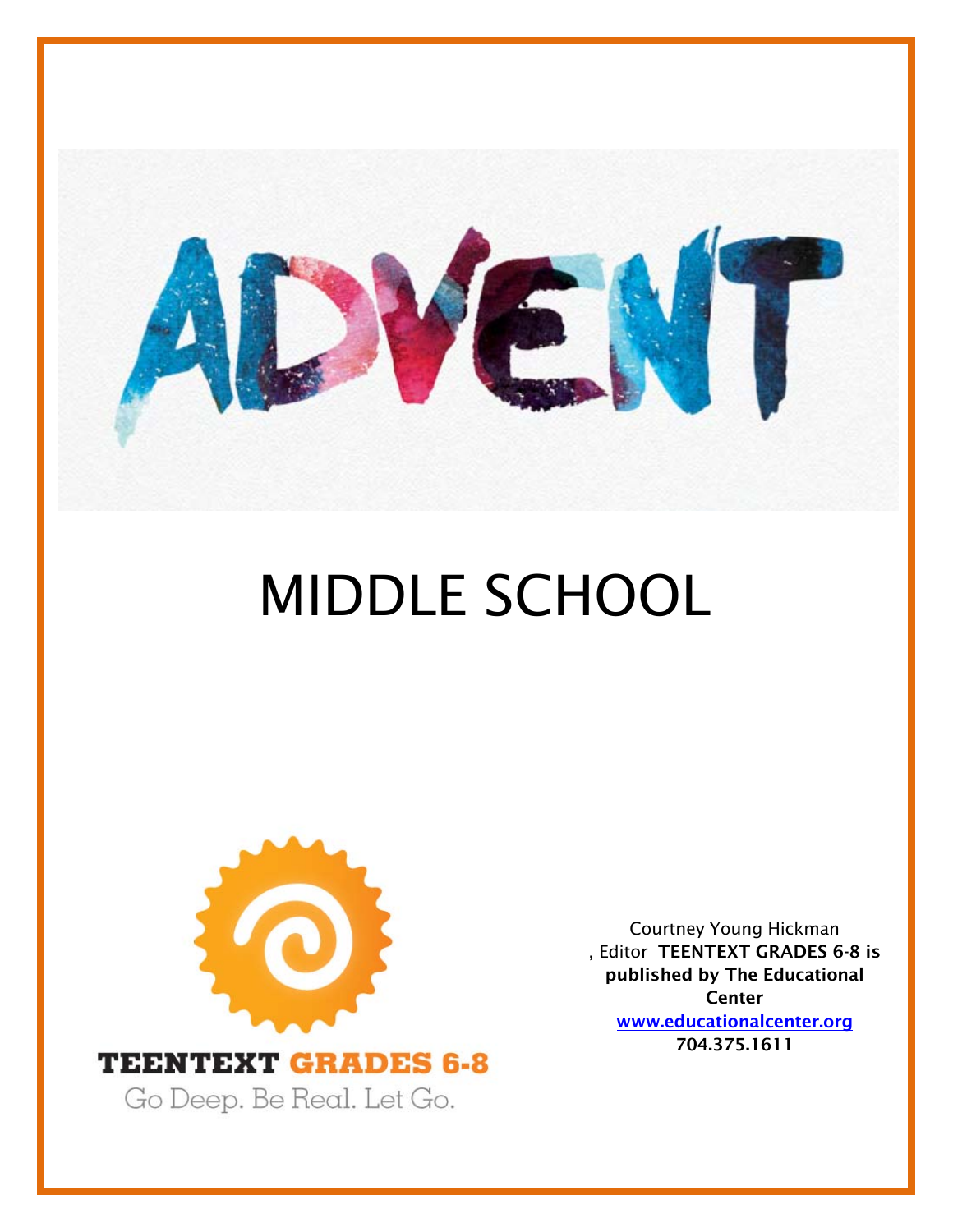# *TeenText MIDDLE SCHOOL* Advent

| Week of            | <b>Lectionary Selection</b>   |
|--------------------|-------------------------------|
| <b>ADVENT 1</b>    | <b>Isaiah 2: 1-5 (NRSV)</b>   |
| <b>ADVENT 2</b>    | <b>Matthew 3: 1-12 (MSG)</b>  |
| <b>ADVENT 3</b>    | Matthew 11: 2-11 (MSG)        |
| <b>ADVENT 4</b>    | Matthew 11: 2-11 (MSG)        |
| <b>CHRISTMAS 1</b> | <b>Matthew 2: 13-23 (MSG)</b> |



Courtney Young Hickman – CONTRIBUTING WRITER of *TeenText Grades 6-8* and *TeenText Grades 9-12* is Director of Youth Ministries at Grace United Methodist Church in Wilmington, North Carolina. Courtney is a graduate of Wake Forest University Divinity School (MDiv). She welcomes your thoughts and comments at: **courtney@educationalcenter.org** 



Each monthly issue of *TeenText* is filled with background about the weekly scriptures, a series of provocative questions that encourage the youth to respond and share, activities centered around the text, and supplemental media which digs deeper into the story by exploring other dimensions through the use of song lyrics, poetry, visual art, and movie clips. For more information contact: [info@educationalcenter.org](mailto:info@educationalcenter.org) or visit: [www.educationalcenter.org](http://www.educationalcenter.org/)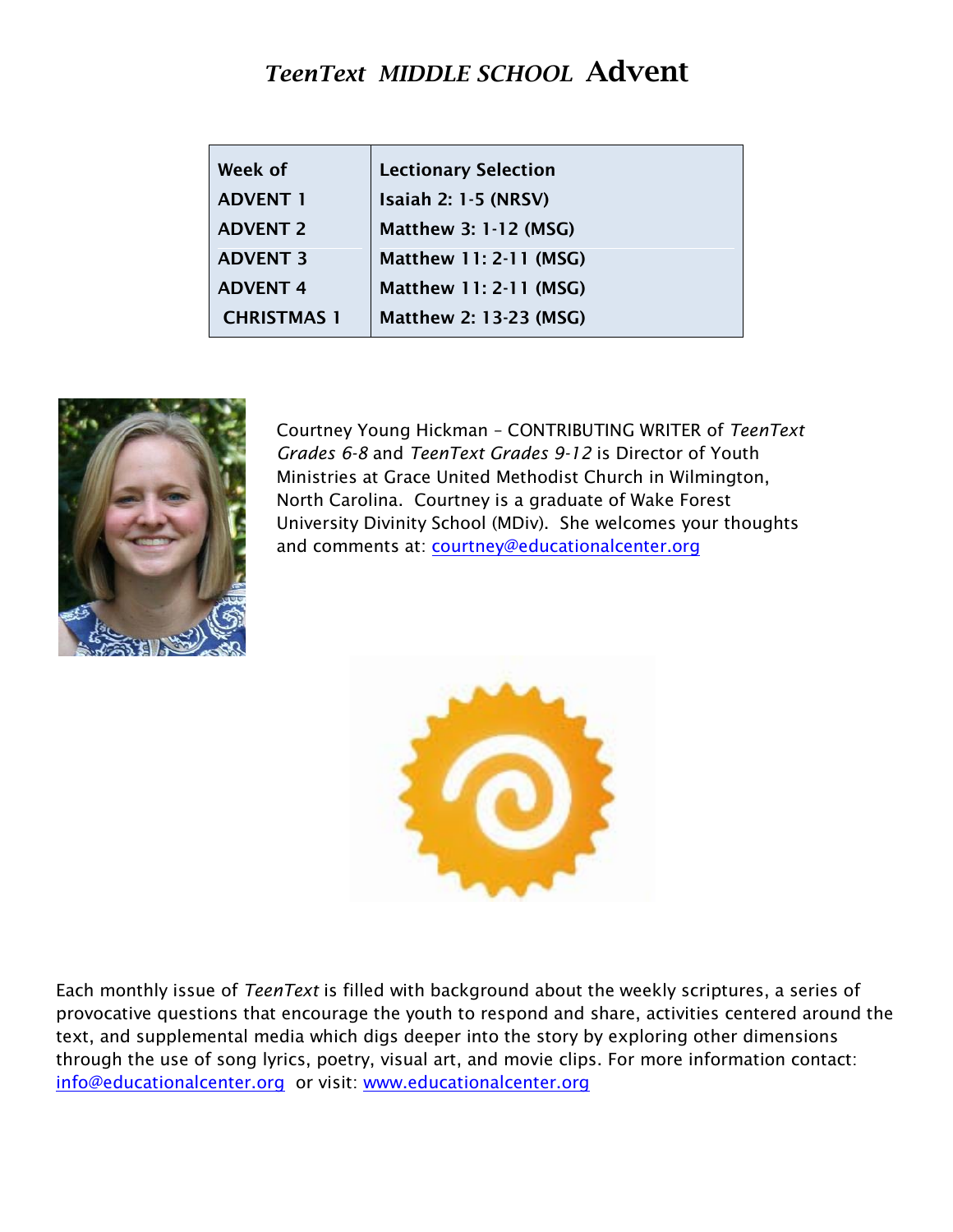



TEENTEXT Grades 6-8 First Sunday of Advent

#### I. WHAT YOU WILL NEED

Bible Candle and matches Paper Pens, pencils, and/or markers Computer + web access (for YouTube videos and to enlarge art/images)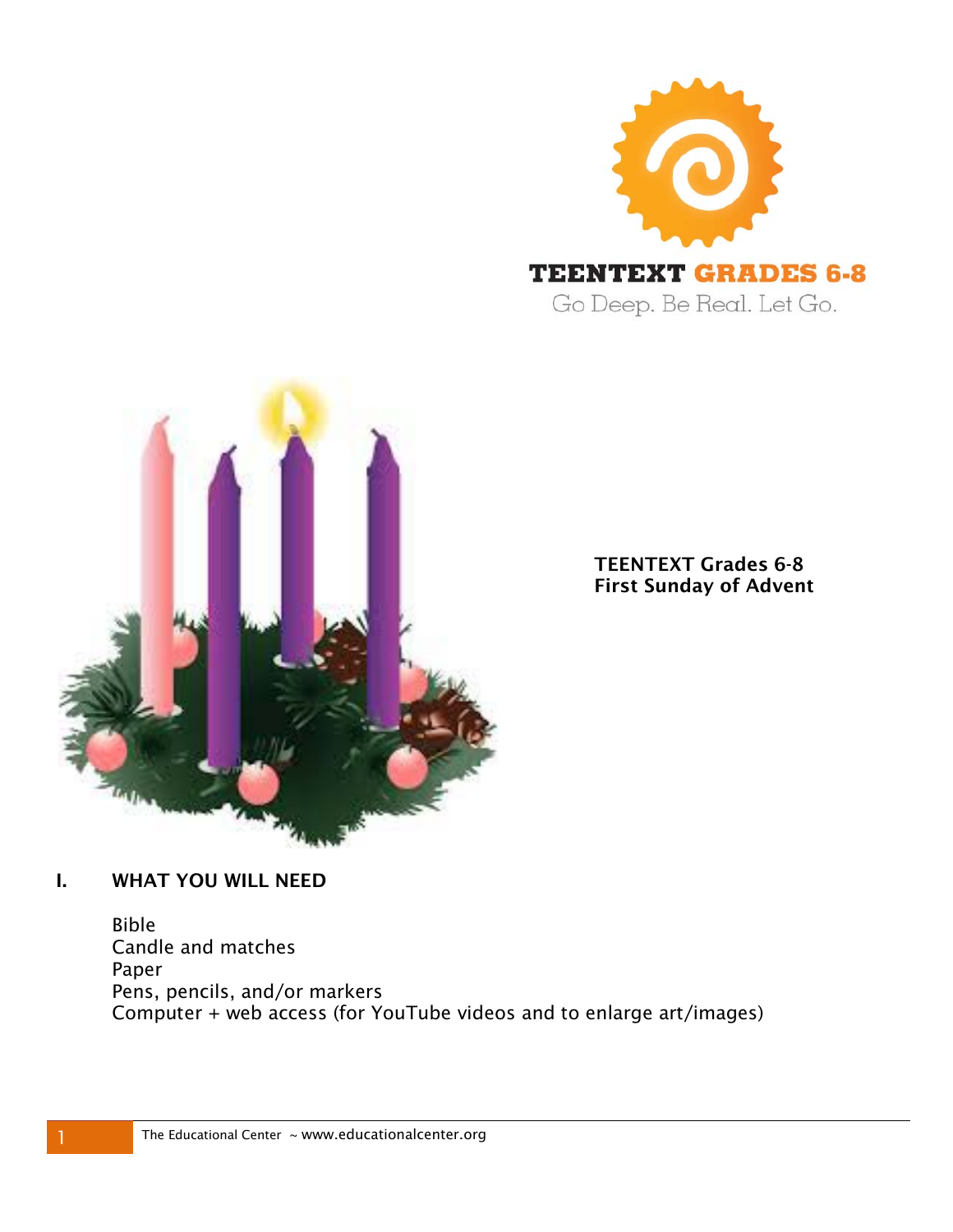#### II. TODAY's TEXT: Isaiah 2: 1-5 (NRSV)

The word that Isaiah son of Amoz saw concerning Judah and Jerusalem. In the days to come the mountain of the Lord's house shall be established as the highest of the mountains, and shall be raised above the hills; all the nations shall stream to it. Many peoples shall come and say, "Come, let us go up to the mountain of the Lord, to the house of the God of Jacob; that he may teach us his ways and that we may walk in his paths." For our of Zion shall go forth instruction, and the word of the Lord from Jerusalem. He shall judge between the nations, and shall arbitrate for many peoples; they shall beat their swords into plowshares, and their spears into pruning hooks; nation shall not lift up sword against nation, neither shall they learn war any more. O house of Jacob,

come, let us walk in the light of the Lord!

#### III. BACKGROUND

In this first section of the book of Isaiah (chapters 1-6), the prophet, Isaiah son of Amoz, recounts a vision he has of the future of Israel. The vision includes God's dreams for the people of Israel and for the world. It is a vision of harmony, justice, inclusion and peace, centered on the temple of God. In Isaiah's vision, the temple of God is a place in which all people, from all nations, are drawn together. In this created community, peace is found.

*This text in Advent:* Advent themes of hope, peace, joy and love are all represented in this text. The promise of a harmonious future in which people from different ethnic backgrounds, religious traditions, and families can worship together in shared space is certainly a not-yet-realized hope. As we anticipate the birth of Jesus, how might we let the hope, peace, joy, and love of Advent, those characteristics that Jesus shows us with his life and ministry, become a reality in our world? How can we participate in the oncoming of Advent hope, peace, joy and love this season?

#### IV. SUGGESTED QUESTIONS AND ACTIVITIES

Remember, these are only suggestions. The most effective questions and activities—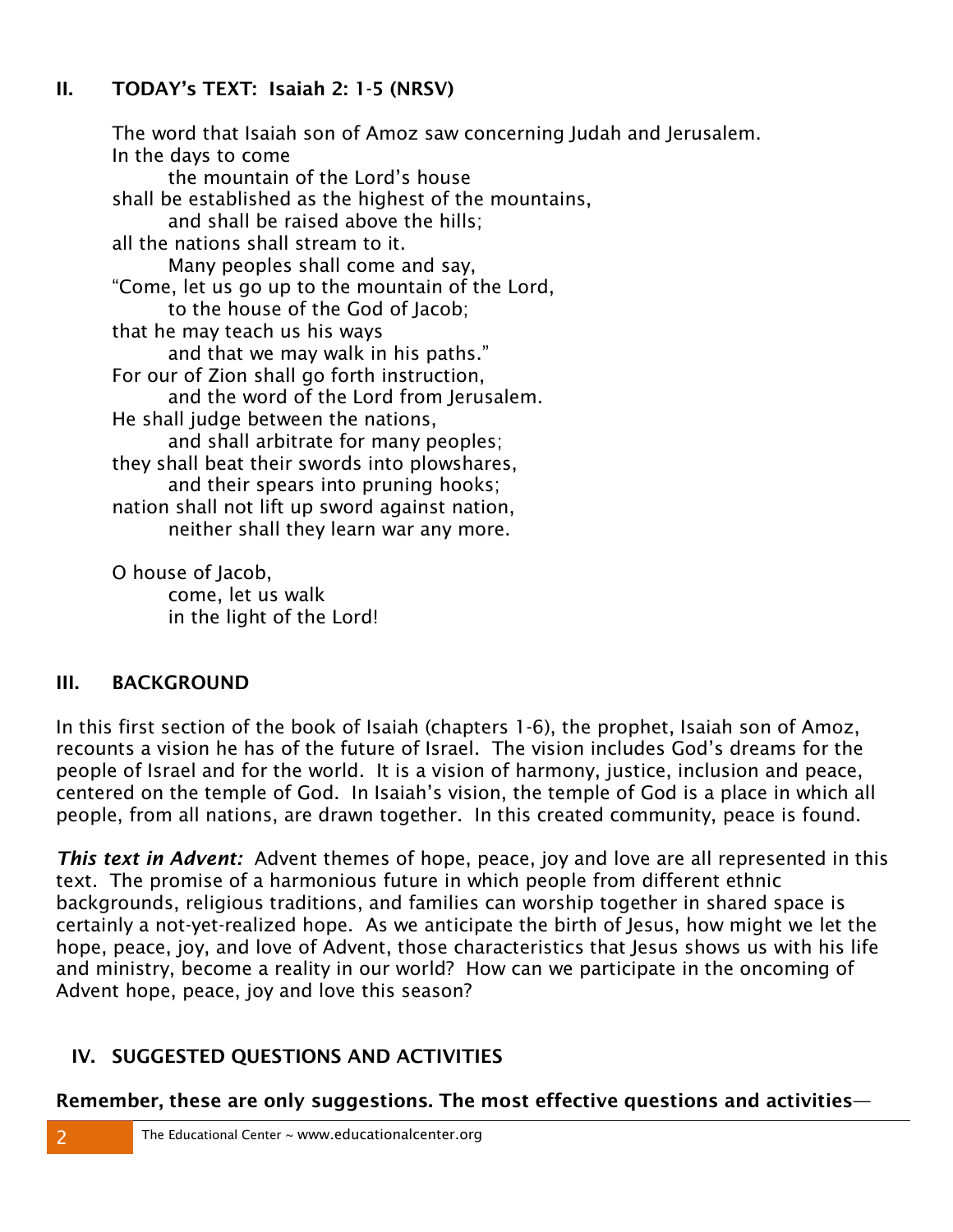the ones that help participants connect their story with God's story each week—are often those that are based on your personal knowledge of the participants and where they are. Listen carefully to their responses; ask follow-up questions that help them reflect on the text and their lives, right now, right where they are.

# GO DEEP

#### (What's happening in the story?)

- 1. Who is the speaker here? What is he speaking about?
- 2. How do you understand the phrase "The *word* that Isaiah son of Amoz *saw*"? What does it mean to see a word?
- 3. What is happening in Isaiah's vision?
- 4. Are the advent themes evident in this passage? Where is there love, hope, peace, and joy in Isaiah's vision?

#### BE REAL

### (What connections can you make between the story and the world around you?)

- 1. *Activity:* There is a lot of imagery here. Have half of your group work together to draw a picture of what they imagine Isaiah is describing. Have the other half draw a picture depicting our current world and the world's relationship with God. Compare the two. What stands out the most? How distant is our reality from Isaiah's vision? Where are the advent themes present in this vision?
- 2. How does your religious tradition understand holy space?
- 3. Isaiah speaks about peace between nations. What does he say about war? What does it mean to learn war? What does it mean for war to be something we are taught?
- 4. Are we or are we not teaching war to future generations?

# LET GO

# (Be open to discovering how this story is happening in your own life.)

- 1. Are there places in the world where you see glimpses of Isaiah's vision in reality? If so, describe them.
- 2. What is your vision of hope, joy, love, and peace for the world?
- 3. How are you working to make that vision a reality?
- 4. Of the Advent themes (hope, joy, love, and peace), what do you feel is missing the most in our world?

# V. SUGGESTED LINKS TO OTHER MEDIA RESOURCES

#### A note about links: when TeenText goes to press all links are live and in working order. Links sometimes move or are renamed. If a link does not work for you try entering the search terms in Google.

*Advent is a season rich in sensory experiences. The sights, smells and sounds of the Christmas season surround us. Music is one of the best ways to explore our story through so for this issue of TeenText we have provided musical and artistic selections for the five weeks of Advent. Enjoy!*